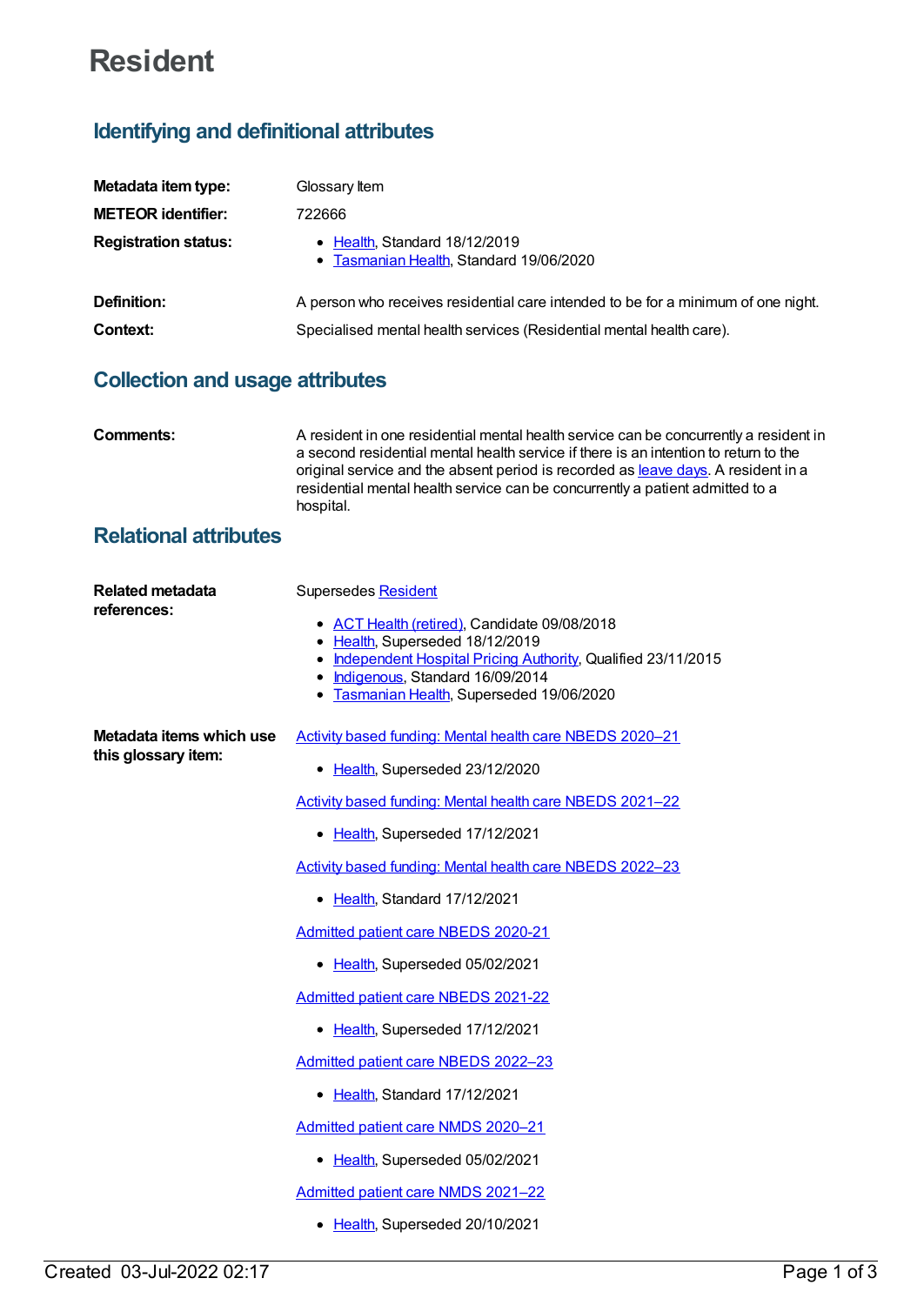[Admitted](https://meteor.aihw.gov.au/content/742173) patient care NMDS 2022–23

• [Health](https://meteor.aihw.gov.au/RegistrationAuthority/12), Standard 20/10/2021

Admitted subacute and [non-acute](https://meteor.aihw.gov.au/content/727327) hospital care NBEDS 2021–22

• [Health](https://meteor.aihw.gov.au/RegistrationAuthority/12), Superseded 20/10/2021

Admitted subacute and [non-acute](https://meteor.aihw.gov.au/content/742177) hospital care NBEDS 2022–23

• [Health](https://meteor.aihw.gov.au/RegistrationAuthority/12), Standard 20/10/2021

[Community](https://meteor.aihw.gov.au/content/722221) mental health care NMDS 2020–21

• [Health](https://meteor.aihw.gov.au/RegistrationAuthority/12), Superseded 20/01/2021

[Community](https://meteor.aihw.gov.au/content/727348) mental health care NMDS 2021–22

• [Health](https://meteor.aihw.gov.au/RegistrationAuthority/12), Superseded 17/12/2021

[Community](https://meteor.aihw.gov.au/content/742040) mental health care NMDS 2022–23

• [Health](https://meteor.aihw.gov.au/RegistrationAuthority/12), Standard 17/12/2021

Episode of [care—mental](https://meteor.aihw.gov.au/content/727343) health legal status, code N

• [Health](https://meteor.aihw.gov.au/RegistrationAuthority/12), Standard 20/01/2021

Episode of [care—mental](https://meteor.aihw.gov.au/content/722675) health legal status, code N

- [Health](https://meteor.aihw.gov.au/RegistrationAuthority/12), Superseded 20/01/2021
- **[Tasmanian](https://meteor.aihw.gov.au/RegistrationAuthority/15) Health, Standard 19/06/2020**

Episode of [care—number](https://meteor.aihw.gov.au/content/722680) of psychiatric care days

- [Health](https://meteor.aihw.gov.au/RegistrationAuthority/12), Standard 18/12/2019
- **[Tasmanian](https://meteor.aihw.gov.au/RegistrationAuthority/15) Health, Standard 19/06/2020**

Episode of [care—number](https://meteor.aihw.gov.au/content/722678) of psychiatric care days, total N[NNNN]

- [Health](https://meteor.aihw.gov.au/RegistrationAuthority/12), Standard 18/12/2019
- **[Tasmanian](https://meteor.aihw.gov.au/RegistrationAuthority/15) Health, Standard 19/06/2020**

Episode of [residential](https://meteor.aihw.gov.au/content/723170) care

• [Health](https://meteor.aihw.gov.au/RegistrationAuthority/12), Standard 16/01/2020

Episode of residential [care—episode](https://meteor.aihw.gov.au/content/723203) end date

• [Health](https://meteor.aihw.gov.au/RegistrationAuthority/12), Standard 16/01/2020

Episode of residential [care—episode](https://meteor.aihw.gov.au/content/723189) end date, DDMMYYYY

• [Health](https://meteor.aihw.gov.au/RegistrationAuthority/12), Standard 16/01/2020

Episode of residential [care—episode](https://meteor.aihw.gov.au/content/723210) start date

• [Health](https://meteor.aihw.gov.au/RegistrationAuthority/12), Standard 16/01/2020

Episode of residential [care—episode](https://meteor.aihw.gov.au/content/723194) start date, DDMMYYYY

• [Health](https://meteor.aihw.gov.au/RegistrationAuthority/12), Standard 16/01/2020

Episode of residential [care—mental](https://meteor.aihw.gov.au/content/723221) health care referral destination

• [Health](https://meteor.aihw.gov.au/RegistrationAuthority/12), Standard 16/01/2020

Episode of residential [care—mental](https://meteor.aihw.gov.au/content/723198) health care referral destination, code N

• [Health](https://meteor.aihw.gov.au/RegistrationAuthority/12), Standard 16/01/2020

Episode of residential [care—number](https://meteor.aihw.gov.au/content/723200) of leave days, total N[NN]

• [Health](https://meteor.aihw.gov.au/RegistrationAuthority/12), Standard 16/01/2020